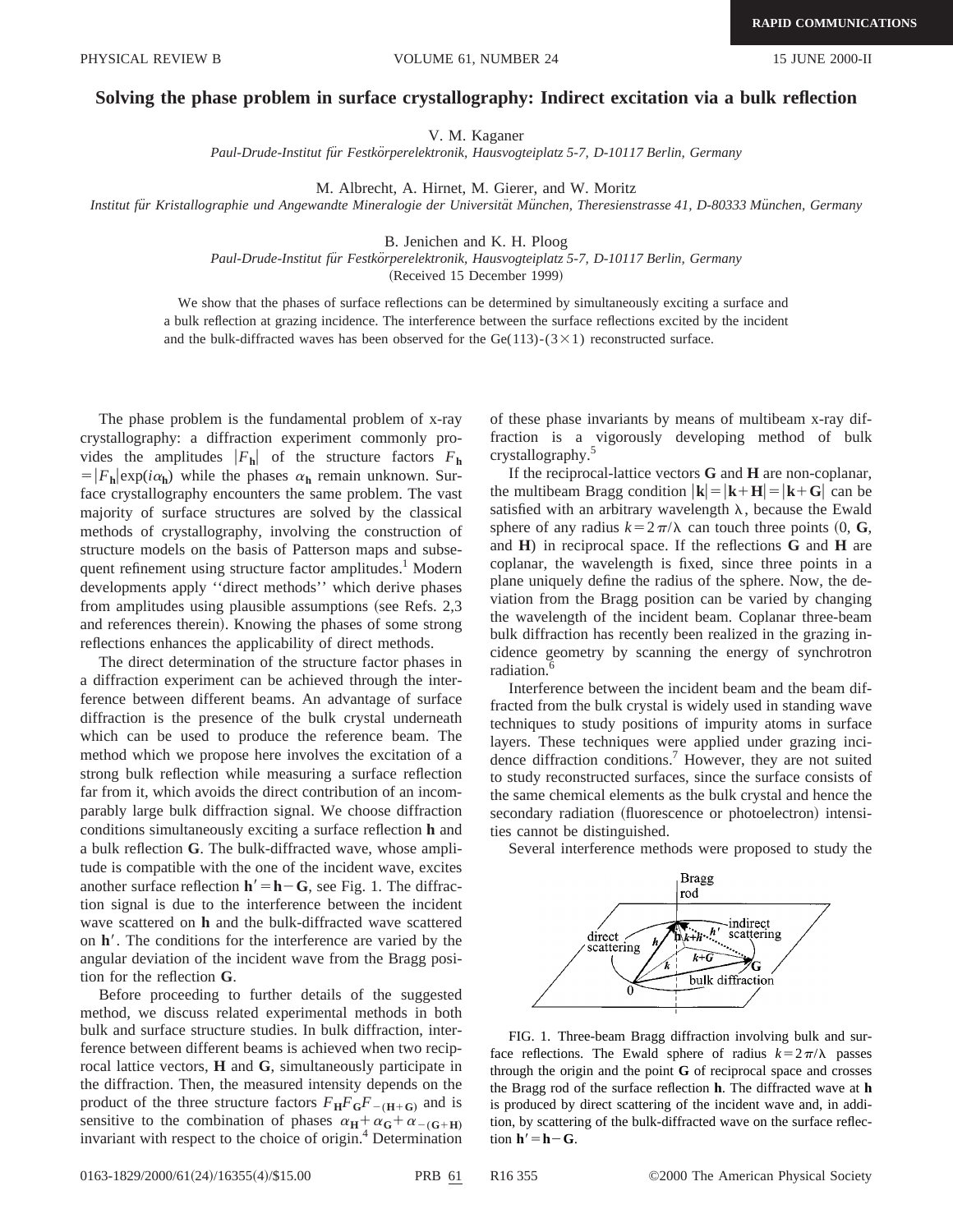depth distribution of layers near the surface. $8.9$  One possibility<sup>8</sup> is to use three-beam bulk diffraction with sufficiently large angular deviation of one of the beams. The weak beam serves as a phase-sensitive probe of the interference produced by the incident and strongly diffracted beams. Another approach $9$  is to produce the second strong beam by reflection from a specially deposited gold film.

Our method has similarities with the techniques mentioned above in producing the second strong beam by diffraction from bulk crystal at grazing incidence<sup>7,8</sup> and detecting intensity of a weak beam diffracting from the surface structure. $8,9$  In contrast to these methods, we use the interference illumination to study both in-plane and out-of-plane structure of the reconstructed surface. The bulk diffraction problem is treated in the standard two-beam approximation, using the well known solution of the dynamical diffraction problem under grazing incidence.<sup>10</sup>

The reciprocal space of the reconstructed surface consists of Bragg rods normal to the surface. The multibeamdiffraction requirement that all relevant reciprocal lattice points lie on the Ewald sphere is relaxed: the Ewald sphere should contain the points 0 and **G** and intersect the Bragg rod of the reflection **h**, Fig. 1. Therefore, a precise adjustment of the wavelength is not needed and there is no need to scan over the Bragg angle by tuning the wavelength. The Ewald sphere always intersects the superstructure rods and the crystal truncation rods, so that a large number of three-beam interferences can be measured for the full three-dimensional surface structure determination.

When the ideal crystal is illuminated by a plane wave  $E_0 \exp[i(\mathbf{k}_{\parallel} \cdot \mathbf{r} + k_z z)]$  at grazing incidence and the Bragg condition for the  $(bulk)$  reciprocal lattice vector  $G$  is met, the wave field at the crystal surface consists of three components: the incident wave, the specular wave  $E_s \exp[i(\mathbf{k}_\parallel \cdot \mathbf{r})]$  $-k_z z$ )], and the diffracted wave  $E_G \exp[i(\mathbf{k}_{\parallel} \cdot \mathbf{r} - \hat{k}_z^{\'} z]$  $+$ **G** $\cdot$ **r**). The coherent superposition of these three waves illuminates the reconstructed surface of the crystal. If, additionally, the Bragg condition for the surface (fractional order) reflection **h** is met, the incident and the specular waves excite it. The bulk-diffracted wave  $E_G$  gives rise to an additional diffraction on the surface structure: the surface reflection  $h' = h - G$  diffracts simultaneously with the vector **h** and gives rise to a second diffracted wave coherent with the first one. The intensity measured at the position **h** is proportional to

$$
I_{\mathbf{h}} = |F_{\mathbf{h}}(E_0 + E_s) + F_{\mathbf{h} - \mathbf{G}}E_{\mathbf{G}}|^2. \tag{1}
$$

It is worthwhile to note that the amplitude  $E_G$  is that at the crystal surface, which is different from the far field measured in a diffraction experiment.

The amplitude  $E_G$  is proportional to the bulk structure factor  $F_G$  and hence the intensity  $I_h$  depends on the phases of the structure factors in the combination  $\alpha_{G} + \alpha_{h-G} - \alpha_{h}$ , as is required by the invariance with respect to the choice of origin. The bulk structure is usually known. Once the origin is chosen, the phases of all bulk reflections are fixed and *I***<sup>h</sup>** depends on the phase difference of two surface reflections,  $\alpha_{h-G} - \alpha_h$ . The intensity  $I_h$  can be varied by changing the angular deviation of the incident beam from the Bragg coninterference intensity  $I_{\rm h}$ 

 $\boldsymbol{2}$  $\boldsymbol{a}$  $\delta = 0$  $\mathbf{0}$ b  $2<sup>1</sup>$  $\delta = \pi/2$  $\overline{0}$  $\mathcal{C}_{0}$  $\delta = \pi$  $\delta = 3\pi/2$  $\theta$ d  $\overline{0}$ wave fields  $\overline{\cdots}$  .  $\overline{E}$   $\overline{\phantom{a}}$  $|E_{\rm g}|$ reflectivity  $0.0$ 



FIG. 2. (a)–(d) Calculated intensity  $I<sub>h</sub>$  as a function of the angular deviation of the bulk-diffracted wave from the Bragg angle  $\Theta - \Theta_B$  for a Ge crystal. The reciprocal lattice vector **G**=[220] is parallel to the surface,  $\lambda = 1.35$  Å, the incidence angle is equal to the critical angle. The ratio of the amplitudes of the surface reflections is  $|F_{\bf h}|/|F_{\bf h}-{\bf g}|=1/3$ , the values of the phase difference  $\delta$  $= \alpha_{\mathbf{h}-\mathbf{G}} - \alpha_{\mathbf{h}}$  are indicated. (e) Amplitudes of the specular  $|E_s|$  and the bulk-diffracted  $|E_G|$  waves at the crystal surface and the reflectivity  $R = |E_G|^2 \Phi_G / \Phi_0$  (here  $\Phi_0$  and  $\Phi_G$  are angles between crystal surface and the incident and the diffracted waves, respectively). Note that the reflectivity is equal to zero for  $0 < \theta_B$  because of the trapping of the diffracted wave at the surface. (f) The phase difference between the waves  $E_G$  and  $E_0 + E_s$ .

dition for the bulk reflection and thus varying the relative amplitude and phase of the waves  $E_0 + E_s$  and  $E_{\mathbf{G}}$ .

A demonstration of the magnitude and the angular scale of the interference is given in Fig. 2, where the intensity given by Eq.  $(1)$  is calculated for the Ge $(220)$  bulk reflection and a hypothetical pair of surface reflections with amplitude ratio  $|F_{\bf h}|/|F_{\bf h-G}| = 1/3$  and various values of the phase difference  $\delta = \alpha_{h-G} - \alpha_h$ . The width of the peaks is given by the Darwin width of the bulk reflection. The width of the surface reflections is determined by the size of the coherently scattered domains of the reconstructed surface. It is usually large compared to the Darwin width and taken infinite in these model calculations. The calculations in Fig. 2 assume ideal collimation of the incident wave. Its divergence in the experiment will broaden the peaks. However, the decay of *I***<sup>h</sup>** for large angular deviations from the Bragg angle  $\Theta - \Theta_B$  is proportional to  $|\Theta - \Theta_B|^{-1}$ , representing the kinematical limit of an interference phenomenon of dynamical diffraction, and still can be seen even with significant instrumental broadening.

The measurements were performed at the W1 wiggler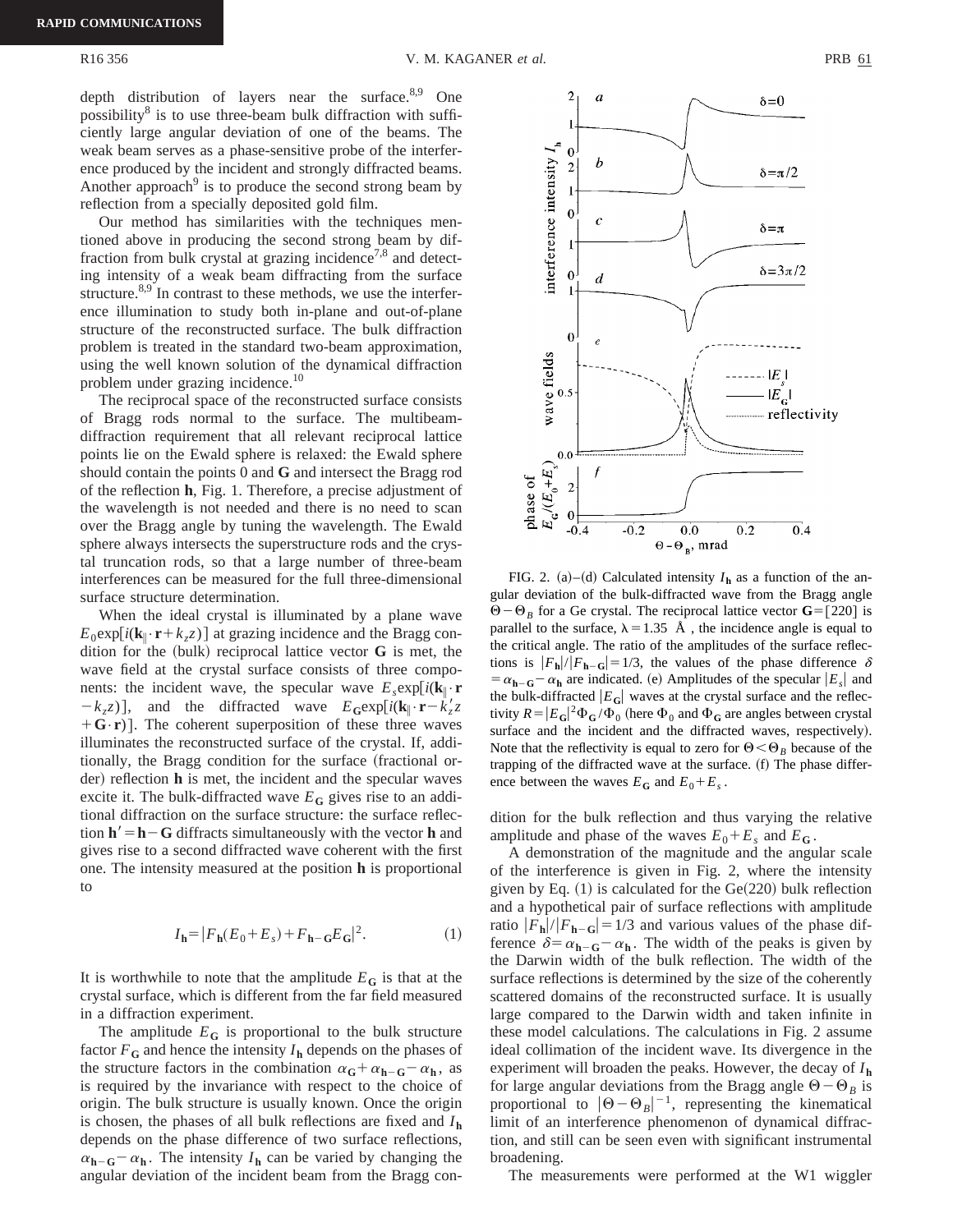

FIG. 3. Intensities of the  $\mathbf{G} = [6,0,0]_{\text{surf}} = [2\overline{2}0]_{\text{bulk}}$  bulk reflection and  $\lceil 11,5,L \rceil$  surface reflections of the Ge(113)-(3×1) reconstructed surface measured at the interference conditions with  $\lambda$ =1.353 Å as a function of the deviation  $\omega = \Theta - \Theta_B$  from the Bragg angle of the bulk reflection  $\Theta_B$ .

beamline of HASYLAB (DESY, Hamburg), on a Ge(113)-( $3\times1$ ) reconstructed surface, the structure of which has been solved recently.<sup>11</sup> The deviation of the surface normal from the [113] direction was less than  $0.1^\circ$ . The crystal surface was cleaned under ultrahigh-vacuum (UHV) conditions by  $Ar^+$  sputtering at 600 eV and annealing at 1050 K, followed by a slow cooling to room temperature. At room temperature, the LEED pattern exhibited sharp (3  $\times$ 1) spots. The measurements were carried out in UHV with a six-circle diffractometer (in the *z*-axis mode) using an invacuum x-ray detector. $12$ 

The measurements were performed as follows. The incidence angle was fixed to be less than the critical angle, to obtain a reasonable signal-to-noise ratio. The sample was rotated about its normal to find the bulk reflection. The intensity of the bulk reflection was measured as a function of the sample rotation angle  $\omega$ . After the bulk reflection was measured, the detector was moved to the position corresponding the surface reflection and the intensity was measured in the same interval of  $\omega$ .

We index the reflections with respect to the rectangular setting of the unit cell of the reconstructed  $Ge(113)$  surface of dimensions  $12.0\times13.27\times18.76$  Å<sup>3</sup>. The unit vectors of the surface reciprocal lattice are related to the standard notation for the cubic bulk unit cell by  $[1,0,0]_{\text{surf}} = \frac{1}{3} [1\overline{10}]_{\text{bulk}}$ ,  $[0,1,0]_{\text{surf}} = \frac{1}{11} [33\overline{2}]_{\text{bulk}}$ , and  $[0,0,1]_{\text{surf}} = \frac{1}{11} [113]_{\text{bulk}}$ .

Measurements with the bulk reciprocal lattice vector **G**  $=[6,0,0]_{\text{surf}}=[2\overline{2}0]_{\text{bulk}}$ , Fig. 3, were performed using the directly excited surface reflection  $\mathbf{h} = [11,5,L]$ . Hence, the reflection  $h' = [5,5, L]$  is excited indirectly. The wavelength



FIG. 4. Intensities of the  $\mathbf{G} = [0, \bar{4}, 1]_{\text{surf}} = [\bar{1} \bar{1} \bar{1}]_{\text{bulk}}$  bulk reflection and  $\left[\overline{1}, \overline{7}, 2.33\right]$  surface reflection of the Ge(113)-(3×1) reconstructed surface at three-beam interference with  $\lambda = 1.2$  Å.

 $\lambda$  = 1.353 Å was chosen to provide nearly coplanar threebeam diffraction. The incidence angle was fixed at 3.8 mrad  $(0.8 \text{ of the critical angle})$  and the sample was rotated about its normal to find the bulk reflection  $\mathbf{G} = [6,0,0]$ . The intensity of the bulk and the superstructure reflections were measured as a function of the sample rotation angle  $\omega$ , Fig. 3. The FWHM of the Bragg reflection  $(0.2 \text{ mrad})$  is large compared to the dynamical width and is given by the divergence of the incident beam. After the bulk reflection was measured, the detector was moved to the position corresponding the surface reflection  $\mathbf{h} = [11, 5, L]$  and the intensity was measured in the same  $\omega$  interval for several values of *L*, see Fig. 3. The peaks of the surface reflections have a Lorentzian shape with the FWHM of 2.6 mrad given by the size of the coherently scattering domains of the reconstructed surface.

The peaks clearly reveal, for  $L=0.1, 0.2$ , and 0.6, the dips whose position and width do not depend on *L*. When the value of *L* is increased to  $L=1.0$ , the surface diffraction peak is shifted to larger angles  $\omega$ , the three-beam interference condition is destroyed and the dip vanishes. The curves in Fig. 3 are calculated by Eq.  $(1)$  with the structure factors determined from the known surface structure.<sup>11</sup> The phase difference between [11,5,*L*] and [5,5,*L*] reflections are  $-63^{\circ}$ ,  $-56^{\circ}$ , and  $-22^{\circ}$  for  $L=0.1$ , 0.2, and 0.7, respectively. The calculated curves reveal dips (see Fig. 3) which agree well with the measured reflection profile. In the calculated reflection profile, the divergence of the incident beam parallel  $(0.2)$ mrad) and normal to the surface  $(1 \text{ mrad})$  has been taken into account. A small  $(0.1 \text{ mrad})$  systematic shift in the positions of the measured dips with respect to the calculated ones can be noticed in Fig. 3. We do not presently have an explanation for this shift.

Measurements with the out-of-plane bulk reciprocal lattice vector  $\mathbf{G} = [0, \overline{4}, 1]_{\text{surf}} = [\overline{1} \overline{1} 1]_{\text{bulk}}$ , Fig. 4, were made at the wavelength  $\lambda=1.2$  Å, to provide a maximum intensity of the incident beam. The directly excited surface reflection is  $\mathbf{h} = [\overline{1}, \overline{7}, 2.33]$ , where the value of *L* is defined by the three-beam interference condition. As expected, the surface reflection shows a dip when the bulk diffraction takes place and provides the indirect excitation of the surface reflection  $h' = [\overline{1}, \overline{3}, 1.33]$ . The structure factors entering Eq. (1) in the case of the non-coplanar diffraction depend on the atom po